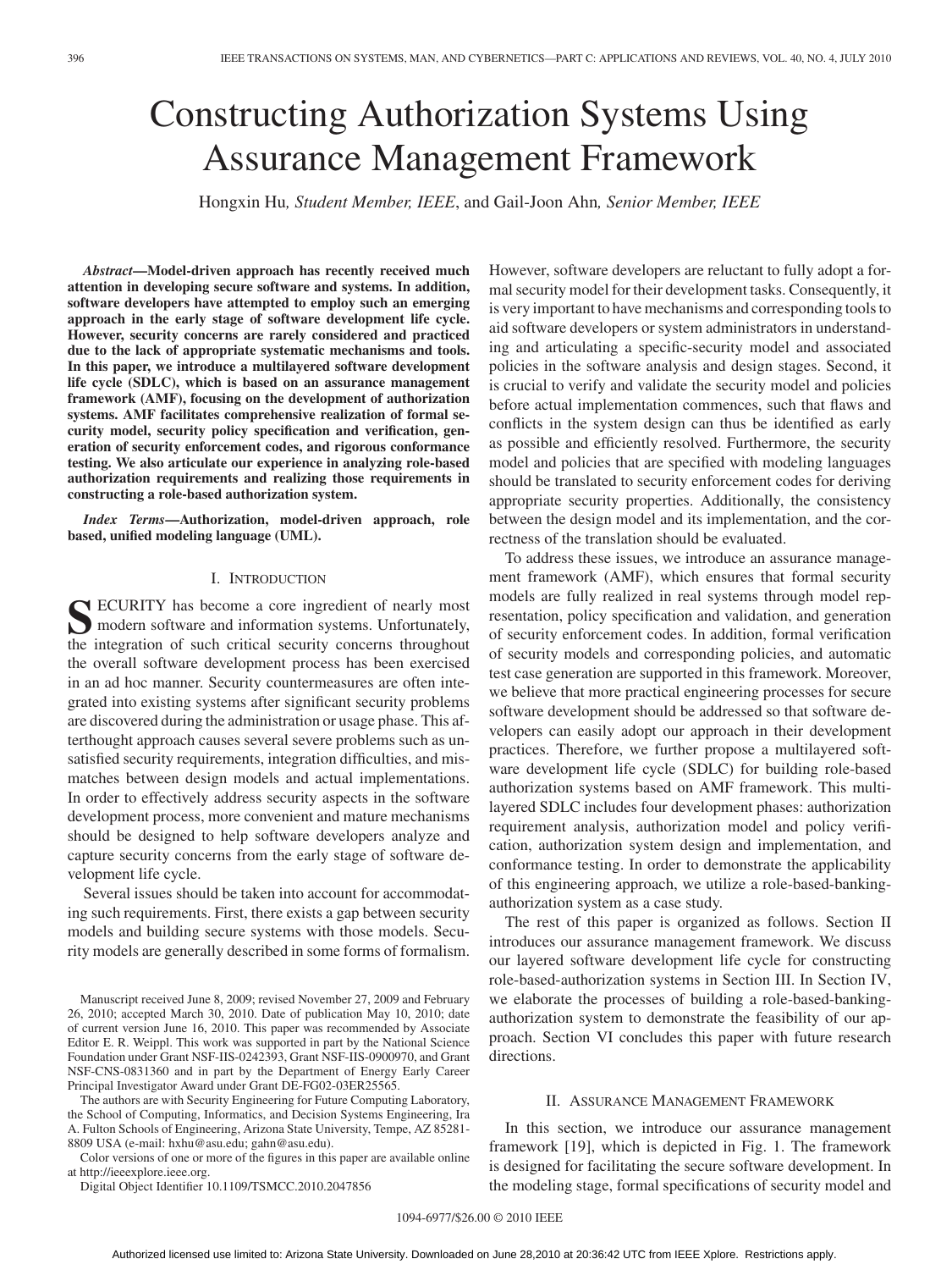

Fig. 1. Assurance management framework.

policies are verified. Then, application-oriented security model representation and corresponding security policy specification are derived from formal specification of security model and policy, which can also be utilized to produce test cases automatically. Furthermore, the generated test cases are used to check conformance to the formal specification. In the implementation stage, security enforcement codes are generated systematically from the application-oriented specifications. The correctness and conformance of the generated codes with respect to the formal specification are also evaluated by using the generated test suites in the simulation. We divide all tasks in the AMF framework into two phases as follows:

- 1) Automatic realization of security model and policy
	- a) *Application-oriented security model representation:* The representation of a security model should enable software engineers to integrate security aspects into the applications without knowing details of the security model. In this regard, a welldesigned and general-purpose visual representation should be considered as a means to represent the security model in an intuitive fashion.
	- b) *Application-oriented security policy specification:* Security policies are an important means for laying out high level security rules for organizations to avoid unauthorized accesses. A considerable amount of work has been carried out in the area of security policy specification. A high-level policy specification approach should be considered in the practical system development process so that security policies can be easily integrated into the system design by system developers.
	- c) *Automatic generation of security enforcement codes:* It is also a crucial aspect to make the transparent transition from system design to secure system development. The goal of code generation in AMF is to automatically generate executable modules from the application-oriented specification of security model and policies by a well-known soft-

ware engineering mechanism, such as the modeldriven development (MDD) [31]. The generated security modules would be eventually integrated into the real systems to achieve an acceptable degree of assurance in secure system development.

- 2) Automatic analysis and testing of security model and policy
	- a) *Automatic analysis of formal security model and policy:* One of the promising advantages in mathematical- and logic-based techniques for security model and policies is that formal reasoning of the security properties can be performed. Since the formal security model and policies serve as a basis for secure system development in AMF, obviously the formal specifications of model and policies should be proved based on the expected security properties. Formal verification offers a rich toolbox containing a variety of techniques such as model checking, SAT solving, and theorem proving, for supporting automatic-system analysis.
	- b) *Automatic test case generation from formal specification:* While formal verification can prove violation or satisfaction of properties, it is not sufficient enough to practically guarantee the assurance. The proof only shows that a given formal specification fulfills a set of properties. However, we should consider that the actual implementation is influenced by other facts, such as platform, transformation approach, compiler, and so on. Consequently, the implemented module should be rigorously tested. The most significant recent development in testing is the application of verification approach, which generates test cases from the formal specification. We attempt to apply this notion to our framework

so that we can derive test cases from the formal security model and policy. As a result, the generated test cases are fed into a validator and a simulator to check whether the system design and development comply with the formal specification.

# III. MULTILAYERED SOFTWARE DEVELOPMENT LIFE CYCLE FOR AUTHORIZATION SYSTEMS

In order to demonstrate the usability of AMF framework, more practical engineering processes for developing secure systems should be articulated. We now present a multilayered software development life cycle shown in Fig. 2, which is especially designed for software developers to build a role-basedauthorization system based on our AMF framework. The layered software development life cycle consists of four development phases as follows:

# *A. Phase 1: Requirement Identification*

This phase analyzes security requirements to determine the prospective actors and business processes of an authorization system. In addition, the organizational authorization rules need to be captured in this phase for reflecting authorization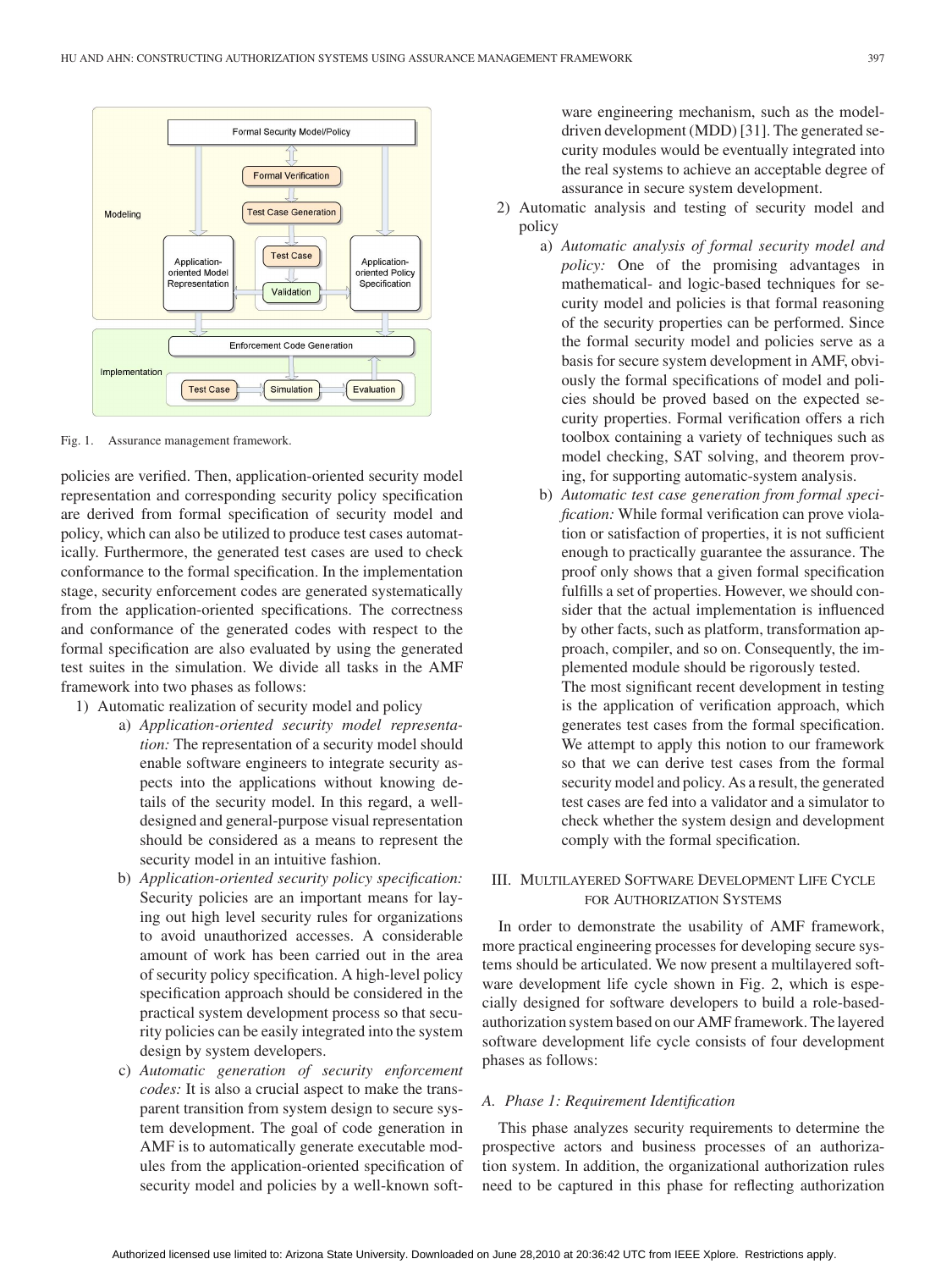

Fig. 2. Multilayered SDLC for constructing role-based-authorization systems with AMF framework and corresponding tools.

requirements in the subsequent development phases. Furthermore, corresponding entities, relations and constraints are identified and defined based on the authorization requirement analysis.

In this paper, we mainly focus on a role-based authorization. We adopt the NIST/ANSI RBAC (role-based access control) standard [3], [16] as the underlying security model since it includes most of RBAC features [29], and has been widely adopted in information-assurance community. Based on this RBAC standard, a domain-specific RBAC model is constructed from the identified RBAC elements and relations. Authorization constraints are an important means in RBAC for laying out high-level security rules including organizational and systemcentric perspectives. An RBAC-constraint-specification language RCL2000 [6] is utilized to define authorization constraints formally based on the identified authorization requirements. The RCL2000-based constraint specifications are used for policy analysis, test case generation, and application-oriented policy generation for the subsequent phases in the layered software development life cycle.

#### *B. Phase 2: Model and Policy Verification*

In AMF, the formal security model and policy serve as a foundation of secure software development. The correctness of the design and implementation is based on the premise that the formal security model and policy are valid. This phase formally verifies the specifications of security model and policy against a given set of security properties. Such rigorous examination allows us to provide a higher assurance in the layered software development life cycle.

To support this task, RBAC model and RCL2000-based constraints are reconstructed and converted, respectively, to alloy [20]. Then, we use alloy analyzer to further examine properties of RBAC model and corresponding constraints.

## *C. Phase 3: System Design and Implementation*

To build a secure system based on a particular security model, it is very important to have an application-oriented representation of the security model for software engineers. In addition, a high-level policy-specification approach should be considered in the practical system development process so that security policies can be easily understood and incorporated into the system design by software engineers. We use unified modeling language (UML), which is a general-purpose visualmodeling language, for representing the domain-specific RBAC model for authorization-system design. Then, we adopt object constraint language (OCL) [37] for transforming RCL2000 based constraints to OCL-based constraint specifications that are easily embedded in UML-based RBAC representation. In AMF, executable modules are generated automatically from the UML/OCL-based specification of authorization model and policy. The generated authorization modules would be eventually used to construct role-based-authorization systems.

RBAC authorization environment (RAE) [4] is utilized to support the major features in AMF, especially for authorization system design and implementation. RAE tool is composed of three functional components: specification, validation, and code-generation components. In addition, the domain-specific RBAC model and constraints can be validated to detect misconfigurations and conflicts during the authorization system design phase.

# *D. Phase 4: Conformance Testing*

Even though formal analysis can prove whether or not a given formal specification satisfies all of critical properties, it is necessary to perform a conformance testing. AMF automatically derives test cases from the formal specification of access control model and policy. Counterexamples are also articulated as part of test cases. Then, the generated test cases are used to check conformance of the application-oriented system design against the formal specification. In addition, the correctness and conformance of the generated codes with respect to the formal specification are evaluated as well. We use alloy analyzer with a SAT solver to achieve this goal by generating test cases from alloy-based model and policy specification. The generated test cases are fed into RAE to check the validity of RBAC model and constraint specifications as well as utilized by an RBAC-authorization-simulation system (RASS) [4] to evaluate the generated RBAC codes under simulation.

# IV. CONSTRUCTING A ROLE-BASED AUTHORIZATION FOR A FINANCIAL SERVICE SYSTEM

In this section, we illustrate the applicability of our layered software development life cycle based on system requirements for a role-based-banking-authorization system derived from [12]. A domain-specific RBAC model is built based on the RBAC standard to reflect the domain-specific authorization requirements. We call our customized RBAC model for this financial service environment as *Bank-RBAC model*.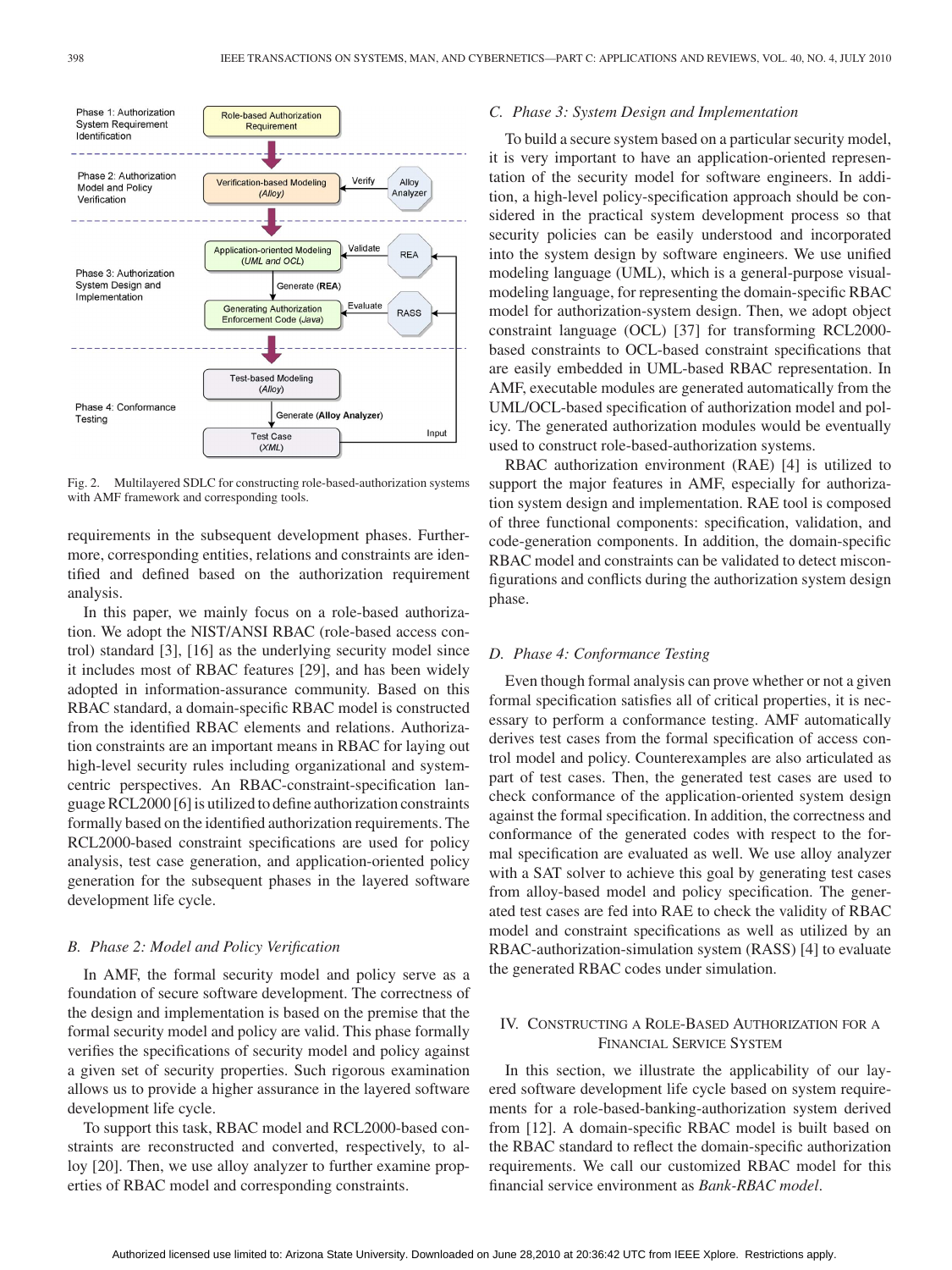#### *A. Authorization Requirement Analysis*

*1) System Requirement of the Banking Application:* The banking application can be used by various bank officers to perform transactions on customer accounts. The bank officers, called "actors" in the system requirement analysis, include *teller*, *customer service representative*, *loan officer*, *accountant*, *accounting manager*, *internal auditor*, and *branch manager*. The business processes called "use cases" in the system requirement analysis are articulated including the following basic tasks: 1) create, delete, or modify customer deposit accounts; 2) create, delete, or modify customer loan accounts; 3) create general ledger report; and 4) modify or verify the ledger posting rules.

The participating actors and business tasks performed by each actor in the banking system are defined as follows:

- 1) *teller*: input and modify customer deposit accounts;
- 2) *customerServiceRep*: create and delete customer deposit accounts;
- 3) *loanOfficer*: create and modify status of loan accounts;
- 4) *accountant*: create general ledger reports.
- 5) *accountingManager*: in addition to the inherited privileges from *accountant*, modify ledger-posting rules;
- 6) *internalAuditor*: verify ledger posting rules; and
- 7) *branchManager*: perform all privileges inherited from other actors.

Since some actors may perform the functions of others, there exist dependencies between the actors. For example, we may have two actors who are accountants but one actor is senior to another actor with additional privileges in the system. Thus, we can model the dependency relations between *accountingManager* and *accountant*, and between *branchManager* and all other actors. It implies that *accountingManager* inherits all privileges of *accountant* and *branchManager* inherits capabilities from all actors.

In the banking system, several organizational authorization rules should be enforced to support common security principles such as separation of duty and least privilege. We address these authorization rules in the banking system as follows.

*Rule 1:* Some bank officers, such as *customerServiceRep* and *accountingManager*, cannot be performed by the same user.

*Rule 2:* Some users cannot act as the same bank officer.

*Rule 3:* Some bank officers, such as *customerServiceRep* and *loanOfficer*, cannot be activated by the users in the same transaction session.

*Rule 4:* A user can play a bank officer role x only if the user has been assigned to a different bank officer role y.

*Rule 5:* A banking business process can be performed by a bank officer only if the bank officer already has the ability to perform another banking business process.

*Rule 6:* The number of users assigned to a bank officer should be restricted. For example, only one user can be assigned to an *internalAuditor*.

*2) Identifying RBAC Entities, Relations, and Constraints for the Banking Application: Identifying RBAC entities.* Since an actor in use case analysis portrays business responsibilities in a given system, the actors defined earlier for the banking application can be treated directly as corresponding roles [11], [38] for

TABLE I BANK PERMISSIONS AND CORRESPONDING BANK OPERATIONS AND BANK OBJECTS

| <b>Permission</b>                                                                   | <b>Operation</b> | Object                 |  |  |  |
|-------------------------------------------------------------------------------------|------------------|------------------------|--|--|--|
| createDepositAccount                                                                | Create           | Deposit account        |  |  |  |
| deleteDepositAccount                                                                | Delete           | Deposit account        |  |  |  |
| inputDepositAccount                                                                 | Input            | Deposit account        |  |  |  |
| modifyDepositAccount                                                                | Modify           | Deposit account        |  |  |  |
| createLoanAccount                                                                   | Create           | Status of loan account |  |  |  |
| modifyLoanAccount                                                                   | Modify           | Status of loan account |  |  |  |
| modifyLedgerReport                                                                  | Modify           | General ledger report  |  |  |  |
| createLedgerPostingRule                                                             | Create           | Ledger posting rule    |  |  |  |
| verifyLedgerPostingRule                                                             | Verify           | Ledger posting rule    |  |  |  |
| branchManager                                                                       |                  |                        |  |  |  |
| loanOfficer<br>internalAuditor<br>customerServiceRep<br>accountingManager<br>teller |                  |                        |  |  |  |
| accountant                                                                          |                  |                        |  |  |  |

Fig. 3. Role hierarchy for banking-authorization system.

TABLE II ASSIGNMENTS BETWEEN PERMISSIONS AND ROLES

| <b>BankRole</b>    | <b>BankPermission</b>   |  |
|--------------------|-------------------------|--|
| customerServiceRep | createDepositAccount,   |  |
| teller             | inputDepositAccount,    |  |
|                    | modifyDepositAccount    |  |
| loanOfficer        | createLoanAccount,      |  |
|                    | modifyLoanAccount       |  |
| accountingManager  | modifyLedgerReport      |  |
| internalAuditor    | createLedgerPostingRule |  |
| branchManager      | verifyLedgerPostingRule |  |

the role-based-banking-authorization system. Therefore, we can identify following seven bank roles: *teller*, *customerServiceRep*, *loanOfficer*, *accountant*, *accountingManager*, *internalAuditor*, and *branchManager*. The bank use cases represent the bank business processes performed by each bank actor. Hence, we also derive the permissions from the same use cases accordingly. Table I lists the permissions identified for the banking authorization system as well as the corresponding bank operations and bank objects.

*Identifying RBAC relations:* There are dependency relations between actors in the banking use case. These dependency relations can be mapped to inheritance relations in role hierarchy. Fig. 3 shows the role-hierarchy structure in the banking application.

We identified the actors and the business processes that can be performed by each actor in the banking application so far. With this identification, we now capture the assignment relations between permissions and roles. Table II summarizes all permission-to-role assignments in the banking application.

*Identifying RBAC constraints:* Several organizational rules need to be captured in system requirements for the banking application. These organizational authorization rules are represented and enforced in RBAC systems by means of authorization constraints. Several RBAC constraints including static separation of duty, dynamic separation of duty, prerequisite condition, and cardinality rules are used to support these organizational authorization rules. Table III shows six RBAC constraints and corresponding organizational authorization rules identified for the banking application.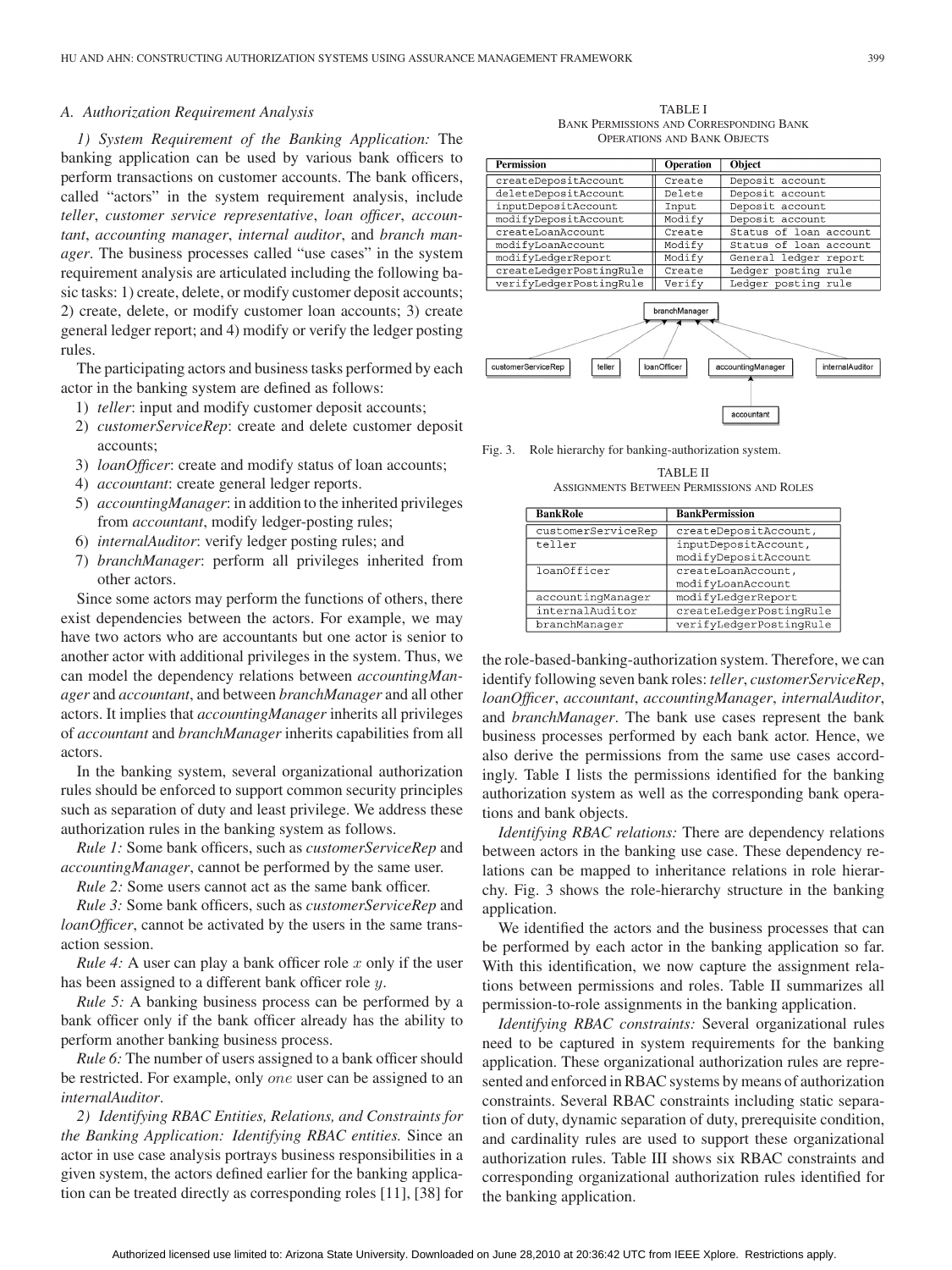TABLE III IDENTIFIED CONSTRAINTS, SUPPORTED AUTHORIZATION RULES AND CORRESPONDING COLLECTIONS FOR THE BANKING SYSTEM

| Constraint               |                         | Rule   | Collection |
|--------------------------|-------------------------|--------|------------|
| Statical SoD constraint  | SS <sub>o</sub> D-CR    | Rule 1 | SCR        |
|                          | SSoD-CU                 | Rule 2 | SCR. SCU   |
| Dynamical SoD constraint | Session-based DSoD      | Rule 3 | <b>DCR</b> |
| Prerequisite constraint  | Prerequisite-Role       | Rule 4 | PR         |
|                          | Prerequisite-Permission | Rule 5 | PP         |
| Cardinality constraint   | Cardinality-Role        | Rule 6 | RUC.       |

RBAC constraints can be formally specified with RCL2000. We illustrate two typical RBAC constraints specified in RCL2000 for the banking application as follows:

*Constraint 1: (SSoD-CR): The number of conflicting roles, which are from the same conflicting role set, authorized to a user cannot exceed the cardinality of the conflicting role set.*

 $|$  roles<sup>\*</sup>( $OE(U))$ )  $\cap$  GS( $OE(SCR))$ )  $\leq$  GC( $OE(SCR)$ )

*Constraint 2: (User-based DSoD): The number of conflicting roles, which are from the same conflicting role set, activated directly (or indirectly via inheritance) by a user cannot exceed the cardinality of the conflicting role set.*

 $|\texttt{roles}^*(\texttt{sessions}(\texttt{OE}(\texttt{U}))) \cap \texttt{GS}(\texttt{OE}(\texttt{DCR}))| \leq \texttt{GC}(\texttt{OE}(\texttt{DCR}))$ 

As shown in Table III, six collections, SCR, SCU, DCR, PR, PP, and RUC, are required for defining constraints in the banking application. These collections specified in constraint specifications should be instantiated to enforce constraints properly at runtime in the banking application. For instance, in the banking application, the static conflicting role collection (SCR) for the *SSoD-CR* constraint is instantiated as follows, where the cardinality of the conflicting role sets in SCR is *one*. It implies the conflicting roles in the same conflicting role set cannot be assigned to a user simultaneously.

```
SCR = \{(\{customerServiceRep,accountingManager}, 1),
({customerServiceRep, internalAuditor},1),
({loanOfficer, accountingManager}, 1),
({loanOfficer, internalAuditor}, 1),
({accountingManager, internalAuditor},1),
({teller, accountant}, 1),
({teller, loanOfficer}, 1),
({teller, internalAuditor}, 1),
({accountant, loanOfficer}, 1),
({accountant, internalAuditor}, 1)}}
```
The *user-based DSoD* constraint defines the dynamic conflicting roles cannot be activated by a user at the same time. For example, the dynamic conflicting role set (DCR) for the *userbased DSoD* constraint with the cardinality can be defined as follows:

# DCR = {({customerServiceRep, loanOfficer}, 1)}.

## *B. Authorization Model and Policy Verification*

*1) Model Representation in Alloy:* In order to verify rolebased-authorization model and policy, the authorization model should be verified. First, we represent the authorization model in alloy. The alloy representation of the bank-RBAC model with respect to NIST/ANSI RBAC is given as follows:

```
module Bank-RBAC
------------ Core Bank-RBAC-------------
sig BankUser {}
sig BankRole {}
sig BankOperation {}
sig BankObject {}
sig BankPermission {BankOperation,
                    BankObject}
sig BankSession {}
sig URA{
  ura: BankUser->BankRole}
sig PRA{
  Pra: BanKPermission->BankRole}
sig US{
  us: BankUser!->BankSession}
sig SR{
  sr: BankSession->BankRole }
sig PB{
  pb: BankOperation->BankObject}
----------Hierarchical Bank-RBAC--------
sig RRA{
  hierarchy: BankRole->BankRole}
-------Constrained Bank-RBAC-----------
sig SCR{
  conflict role: set BankRole,
  cardinality: Int}
sig SCU{
  conflict user: set BankUser,
  cardinality: Int}
sig DCR{
  conflict role: set BankRole,
  cardinality: Int}
sig PR{
  prerequisite_role: set BankRole}
sig PP{
 prerequisite permission:
  set BankPermission}
sig RUC{
  role: BankRole,
  cardinality: Int}
```
This alloy specification includes the core elements and relations in the bank-RBAC model. Role-hierarchy relation is also defined to support an hierarchical RBAC. Six signatures are also defined to support RBAC constraints in alloy specification.

*2) Constraint Verification in Alloy:* A critical task for specifying constraints is to determine whether a set of constraint expressions reflects the desired authorization requirements properly. Normally, constraints prohibit an action or state occurring in the system. Two issues should be considered carefully while analyzing a given set of constraints against the expected authorization requirements. First, constraints may be too weak, named *under-constraint* to grant undesired system states. A *safety* problem (i.e., the leakage of a right to an unauthorized user) can be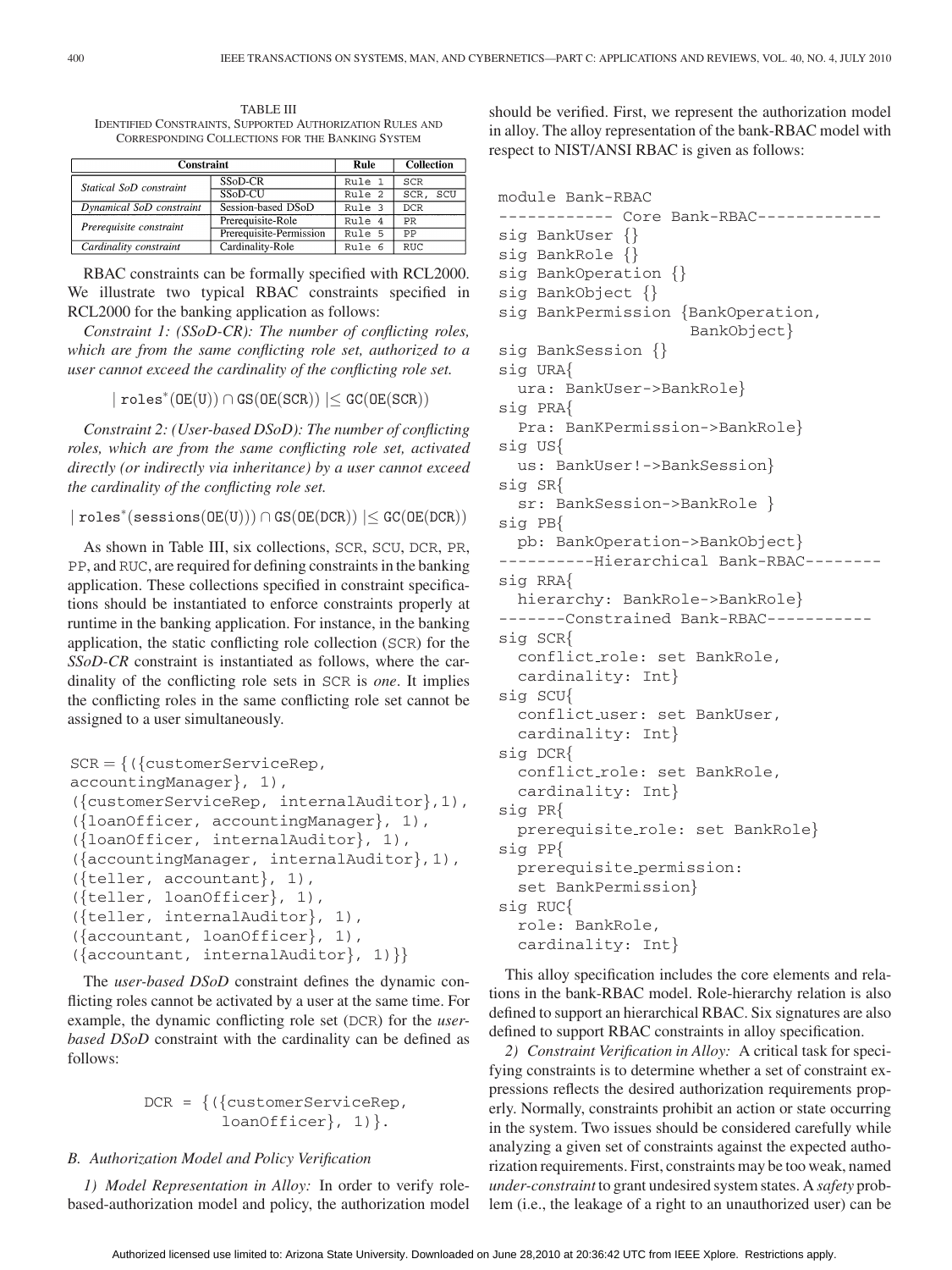resulted from the weak constraints. Second, constraints may be too strong, named *over-constraint* to deny desired system states. Strong constraints can cause *availability* problems. For example, an entitled user cannot own the right to access a resource.

Using formal verification, both over- and under-constraints for an access control model specification are analyzed automatically with a set of given access control properties.

*a) Identifying Under-Constraint:* If unexpected authorization property is satisfied by the access-control-model specification, *under-constraint* is detected.

In the banking application, the following authorization property with a given role hierarchy is prohibited because of separation of duty principles.

1) *Two conflicting roles, such as teller and accountant, are authorized to the same user.*

This unexpected authorization property can be specified in alloy as follows:

```
pred Check SSoD-CR[disj teller, accountant:
BankRole, u: BankUser, scr: SCR]{
 teller in scr.conflict role &&
 accountant in scr.conflict_role &&
 scr.cardinality = 1 &&
 teller in u.(URA.ura). ∼ *(RRA.hierarchy)
 && accountant in u.(URA.ura).
 ∼ *(RRA.hierarchy)
}
 run Check SSoD-CR
```
In the banking application, suppose the policy designer only specifies a *simple SSoD-CR* constraint, which ignores the rolehierarchy relation in constraint expressions. An RCL2000 policy expression for this *simple SSoD-CR* constraint has been given in [6]. The policy is then transformed to alloy expression using an RAE tool. The following alloy fact specifies an alloy-based *simple SSoD-CR* constraint:

```
fact SSoD-CR {
 all u:BankUser | all scr:SCR |
   #(u.(URA.ura) &
   scr.conflict_role) <= scr.cardinality }
```
When running the predicate Check\_SSoD-CR defined earlier in alloy analyzer, we can discover that conflicting roles, *teller* and *accountant* are *indirectly* assigned to a user. It indicates that the unexpected authorization property is held by the constraint specification. Thus, we can conclude this *simple SSoD-CR* constraint is too week with respect to the given authorization property.

*b) Identifying over-constraint:* If the verifier discovers that the expected authorization property is not satisfied by the accesscontrol-model specification, this points out the defined constraints are too strong. Thus, the constraint definitions should be refined by reducing the restriction of constraints.

Taking into account the following authorization properties for dynamic separation of duty principle.

1) *A user cannot activate two conflicting roles in the same session, but can activate them in the different session.*

We can specify this expected authorization property in alloy as follows:

```
assert Check DSoD {
 all u: BankUser |
 all disj customerServiceRep,
   loanOfficer: BankRole |
all disj s1,s2:BankSession |
all dcr: DCR |
 customerServiceRep in dcr.conflict role
 && loanOfficer in dcr.conflict role &&
 dcr.cardinality = 1 &&
 (u->s1) in US.us &&
  (u->s2) in US.us &&
  (customerServiceRep->s1) in ∼ SR.sr &&
  (loanOfficer->s1) !in ∼ SR.sr &&
  (loanOfficer->s2) in ∼ SR.sr }
check Check DSoD
```
With a *User-based DSoD* constraint<sup>1</sup> defined earlier, the following alloy fact specifies an alloy-based DSoD constraint:

```
fact DSoD {
 all u:BankUser | all dcr:DCR |
   #(u.(US.us).(SR.sr) & dcr.conflict role)
     \leq dcr.cardinality \}.
```
Running "check Check DSoD" in alloy analyzer, counterexamples are found, which indicate the expected authorization property expressed in assertion Check DSoD is denied by the constraint specification. That is, the constraint is too strong, and should be weakened to contain the expected authorization properties.

# *C. Authorization System Design and Implementation*

*1) Model Representation in UML and OCL:* We first represent domain-specific RBAC model using UML class diagram. *Role*, *User*, *Permission*, *Session*, *Object*, and *Operation* in the NIST/ANSI RBAC standard are parameterized by *Bank-Role*, *BankUser*, *BankPermission*, *BankSession*, *BankObject*, and *BankOperation* for the bank domain, respectively. A complete representation of the Bank-RBAC model including core bank-RBAC, hierarchical bank-RBAC, and constrained bank-RBAC in UML class diagram can be derived from the UML representation of RBAC standard [4]. Six classes SCR, SCU, DCR, PR, PP, and RUC are defined for constraint specifications in the banking application.

The functional specification of the RBAC standard defines various functions, such as administrative function, review function, and system function. All functions defined in bank-RBAC model are specified in OCL. For brevity, we elaborate several typical OCL-based functional definitions for bank-RBAC model.

*a) Functional definition of core bank-RBAC: Administrative commands:* These commands are for the creation and maintenance of RBAC element sets and relations by administrators.

<sup>1</sup>In order to reduce the complexity, we omit the role hierarchy in this constraint.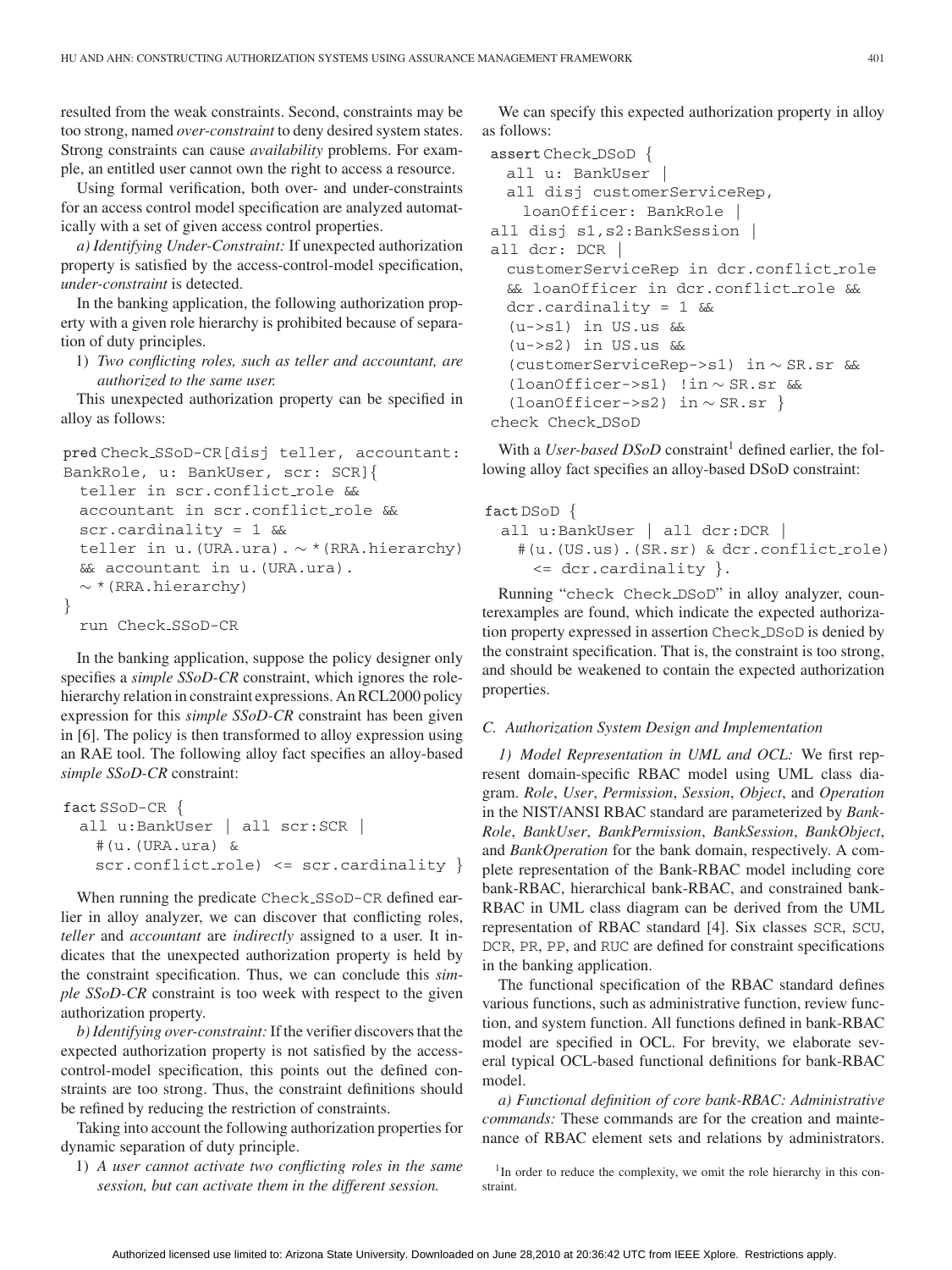The functions for adding and deleting an element such as AddRole and DeleteRole can be addressed in UML class diagrams as well. A command specification for AssignUser is defined as follows:

```
context BankRole::AssignUser(u:BankUser)
pre : self.user->excludes(u)
post : self.user->includes(u).
```
*Review functions:* These functions are for administrators to query RBAC element sets and relations. Query operations do not change system states. Instead, each query returns a value or a set of attributes of corresponding RBAC element set or relation. In OCL, they are defined as a body expression. The following OCL definition supports a review function UserPermissions:

```
context BankUser::UserPermissions():
     Set(BankPermission)
body : self.role.permission->asSet()
```
*Supporting system functions:* The functions are applied to create and maintain RBAC dynamic properties with regard to users' sessions and access control decisions. CheckAccess checks whether an operation on an object is allowed to be performed in a particular session. OCL representation for this function is defined as follows:

**context** BankSession::CheckAccess(op:

```
BankOperation, ob:BankObject):Boolean
pre : true
```

```
post : self.SessionRoles()->exists(r|
      r.permission->exits(p|
      p.operation->includes(op)
      and p.object->includes(ob))).
```
*b) Functional definition of hierarchical bank-RBAC:* There are four functions such as AddSenior, DeleteSenior, AddJunior, and DeleteJunior for administrators to maintain inheritance relationships among roles. We define two review functions AllSeniors and AllJuniors for role hierarchy. The following definition is for AllSeniors:

```
context BankRole::AllSeniors():Set(BankRole)
body : self.senior->union(self.senior
```

```
->collect(r|r.AllSeniors()))->asSet()
```
*c) Functional definition of constrained bank-RBAC:* The definitions related to constraint expressions are incorporated with corresponding components in UML-based model representation. We introduce two system functions CheckStaticConstraints and CheckDynamic Constraints for bank-RBAC model to enforce constraint expressions and to check conflicts. For example, when a user is assigned to a role, we need also enforce relevant constraints. The following AssignUser function includes assignment operations as well as constraint enforcement.

**context** BankRole::AssignUser(u:BankUser) **pre** : self.user->excludes(u) **post** : self.user->includes(u) and if (not self.CheckStaticConstraints()) or (not u.CheckStaticConstraints())

then self.user->excludes(u) endif

Using RAE tool, RCL2000-based RBAC constraints are translated automatically to corresponding OCL constraint expressions in the system-design phase. For instance, the OCL expression for *SSoD-CR* constraint for the banking application is translated as follows.

```
context BankUser
```
**inv: let**

scr:SCR = SCR.allInstances()->any(true) **in**

self.AuthorizedRoles()-> intersection(scr.RoleSet)-> size()<=scr.SetCardinality

*2) Model and constraint validation:* As indicated in the modeling stage, the authorization tool RAE can help policy designers validate RBAC model and policies. The results of validation are utilized to find if the current model and constraints are adequate, detecting constraint conflicts. Our validation approach checks a set of system states against authorization policies. In UML-based representation, a system state is an UML object diagram, which can be changed by creating and deleting objects as well as inserting and removing links between objects. There are six components, SCR, SCU, DCR, PR, PP, and RUC that are used to specify conflicting sets. Constraint expressions employ these components to specify corresponding constraints. Each component is instantiated as an object during constraint validation.

An analyzer component in an RAE tool is responsible for model and constraint validation. The main task of the analyzer component is to parameterize and interpret RBAC constraint expressions and evaluate these constraints against the current system state. When conflicting element sets are changed, or constraint expressions are established or modified, the analyzer checks if the constraints are violated by the current system state. Also, if the system state is changed, the analyzer also evaluates all authorization constraints against the changed system state. If any of the authorization constraint is violated during this process, it indicates that the authorization constraint is false, or the system state is undesirable. If the system state violates the RBAC constraints, it generates a report that assists users to find the root causes for the conflict and to make decisions for resolving the conflict.

The following example illustrates how the banking authorization model and constraints can be validated during the system design phase. Suppose a policy designer accidentally omits the following condition that he has defined in advance: *customerServiceRep* and *accountingManager* are mutually exclusive. Later, the policy designer decides to define that *accountingManager* is a prerequisite role of *customerServiceRep* due to the change of an organizational policy. When a user is assigned to *customerServiceRep*, the *Prerequisite-Role* constraint forces the user to be assigned to *accountingManager* as well. Clearly, we can observe that the *SSoD-CR* constraint is violated since *customerServiceRep* and *accountingManager* are conflicting roles and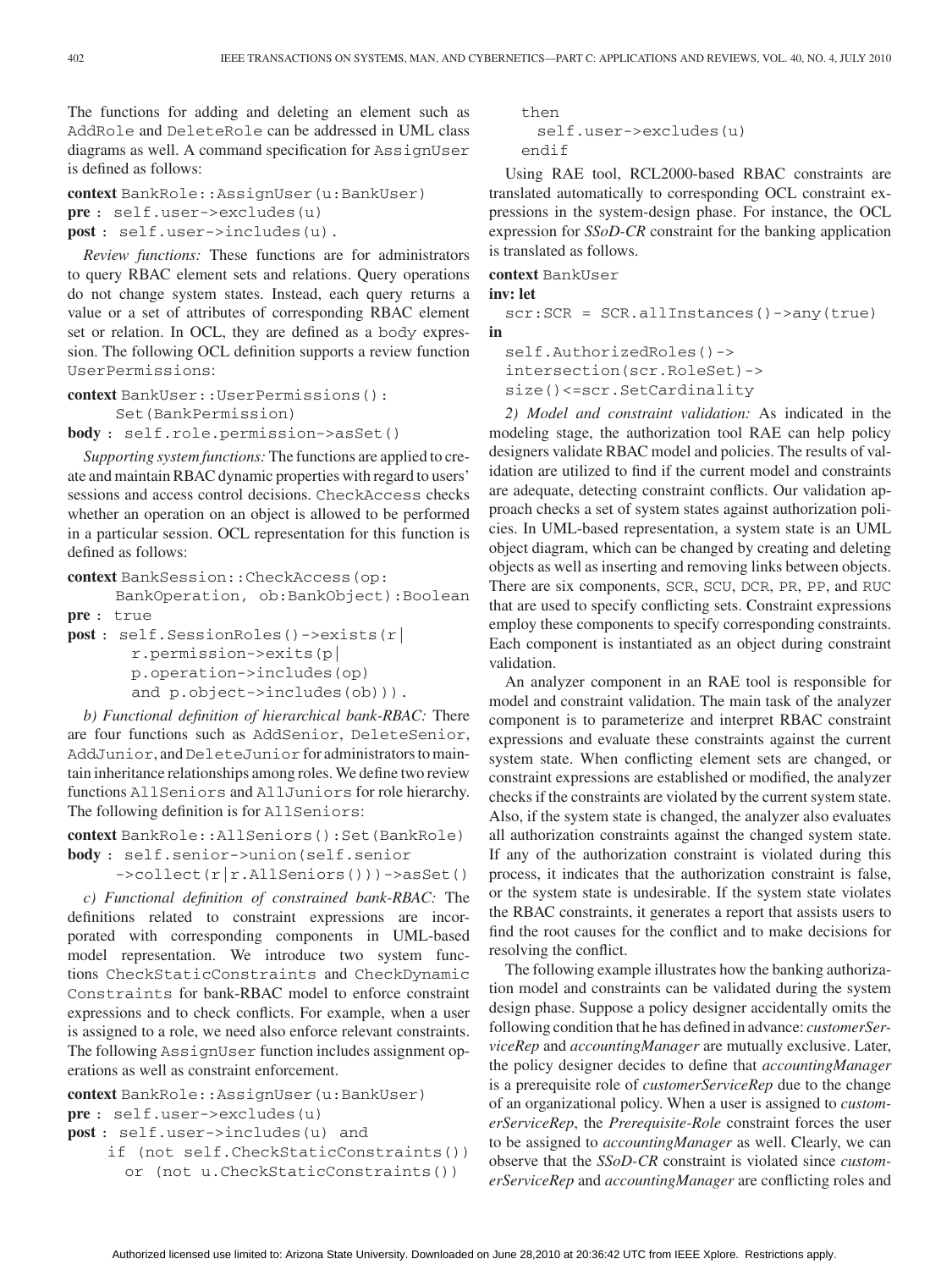they cannot be assigned to the same user. Hence, the policy designer should remove either prerequisite relation or mutual exclusion relation between *customerServiceRep* and *accountingManager*.

*3) Generating Authorization Enforcement Code:* The code generation in MDD approach enables the developers to build a real application by creating a platform-independent model and then transforming it to platform-dependent codes. Our code generation is to generate security enforcement codes with some degree of assurance based on model specifications represented by UML and OCL. As we addressed in the previous sections, all model components and constraints are evaluated so the enforcement codes generated from our model representation should fully reflect features and functionalities of the security model. Although we select the Java language as the target language in this paper, we believe the mechanisms can be also used for other languages. The process of mapping model specification to enforcement codes is performed by the adoption of the tools such as Octopus [2] and Dresden OCL toolkit [1]. Instead of discussing the details of the translating process, we elaborate some issues and solutions related to this translating process.

In our specification of bank-RBAC model, bank-RBAC model elements and relations are defined in the UML class diagram. The functionalities and constraints are specified with OCL expressions. To implement UML model elements, the classes, attributes, operations, and associations need to be translated into corresponding Java classes or operations. Then, each class in the model is mapped to one Java class; an operation for the class is created by one operation in Java class; and an attribute and its association with the class in the model generate a private class member and a get and set operations in the Java class. In addition, the basic types of OCL are mapped to corresponding Java types. For example, Real in OCL is mapped to float in Java. OCL collection type is implemented as a library using Set or List of Java language. It is slightly complicated when implementing this library, because OCL collections have a large amount of predefined operations. These operations should be defined as standard operations using Java. Based on the implemented standard OCL library, we can generate Java codes from OCL expressions directly.

In our implementation, two special system functions, CheckStaticConstraints and CheckDynamic Constraints, for constrained-RBAC are created automatically to collect and enforce static and dynamic constraint expressions respectively. Although we can use a universal function, such as a CheckConstraints function, to check all constraints for one component, for the purpose of making checking procedures more efficient, we provide two system functions for constraint checking: session-related constraint expressions are performed by CheckDynamicConstraints, and other constraints are enforced by CheckStaticConstraints.

#### *D. Conformance Testing*

In our conformance-testing approach, two kinds of test cases are generated for testing a constraint. One is called *negative test case*, which is considered as an undesired access control authorization state that should be denied by the constraint in the banking system. Another test case is named *positive test case*. This test case represents a desired access control authorization state and should be allowed to appear in the banking system.

*Negative test case* can be derived from a formal specification, in which an access-control-model specification does not satisfy the constraint specification. Since the constraint specification is taken out from the access control model specification, the authorization property expressed by constraint specification is not exactly held on the access-control-model specification. The verifier may generate counterexamples, which can be used to construct negative test cases.

*Positive test case* is generated from a formal specification, as we draw the constraint specification from the access-controlmodel specification, and take the negated-constraint specification as the authorization property to verify the access control model specification. Counterexamples are derived and utilized to build positive test cases.

We take the *SSoD-CR constraint* as an example to demonstrate the process of automated test case generation for the banking application. For instance, suppose the banking application has *one* user Bob Dylan and *two* conflicting roles, customerServiceRep and loanOfficer. We first need to add the following assignments into bank-RBAC model specification in alloy.

```
one sig Bob Dylan extends BankUser{}
one sig customerServiceRep,loanOfficer
 extends BankRole{}
fact SCR_rules {
 customerServiceRep in SCR.conflict role
 & loanOfficer in SCR.conflict_role }
```
The following assertion is defined to derive the negative test cases for the constraint specification.

```
assert SSoD-CR {
 all u:BankUser | all scr:SCR |
   #(u.(URA.ura) & scr.conflict_role)
     <= scr.cardinality }
check SSoD-CR.
```
In order to derive positive test cases for the simple *SSoD constraint*, the *negated*-constraint specification is used as an authorization property. We define an assertion for this objective as follows:

```
assert Neg_SSoD-CR {
 all u:BankUser | all scr:SCR |
   #(u.(URA.ura) & scr.conflict role)
     > scr.cardinality }
check Neg SSoD-CR.
```
Note that the above assertion states the number of roles which are from a conflicting role set—assigned to a user must exceed the cardinality number of the conflicting role set. Supposing the cardinality number is *one*, it means a user must own two or more conflicting roles.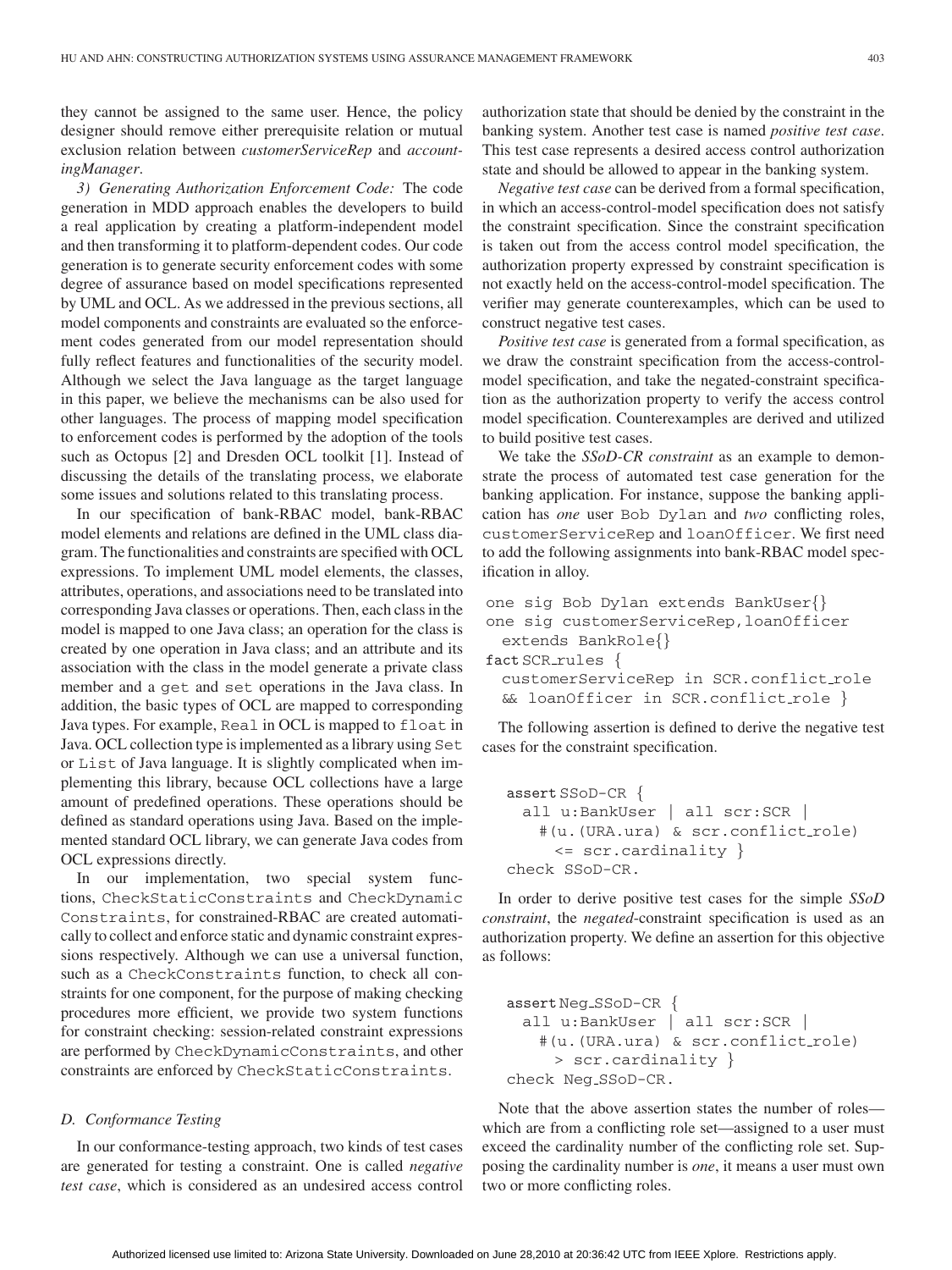

Fig. 4. Example of generated test case for *SSoD-CR* constraint. (a) Negative test case. (b) Positive test case.

Performing an SSoD-CR assertion, which contains *SSoD-CR constraint*specification, with the scope of *one* user and *two* roles. Alloy analyzer can generate a negative test case [see Fig. 4(a)] for the *SSoD-CR constraint*, such that the user Bob Dylan is assigned to two conflicting roles customerServiceRep and loanOfficer. On the other hand, through running a Neg SSoD-CR assertion including *negated SSoD-CR constraint* specification, three positive test cases serving as desired system states are constructed as shown in Fig. 4(b). The generated test cases are utilized to check whether *SSoD-CR constraint* expression in system design and implementation phases complies with the formal constraint specification.

# V. RELATED WORK

There are several work on UML-based modeling of security model. Epstein and Sandhu [15] and Shin and Ahn [32] demonstrated the usage of UML for the representation of RBAC model. Ahn and Shin [7] showed how RBAC constraints can be expressed in UML using OCL. Jurjens [22] proposed an extension to UML that defines several new stereotypes toward formal security verification of elements. Basin *et al.* [10] and Lodderstedt *et al.* [24] defined a metamodel to generate security definition languages, an instance of which is SecureUML, a platform-independent language for RBAC. Doan *et al.* [14] attempted to accommodate mandatory access control issues in UML-based software design. Ray *et al.* [28] specified reusable RBAC policies using UML diagram templates and showed how RBAC policies can be easily integrated with the application. Alghathbar and Wijesekera [8] defined an approach AuthUML that includes a process and a modeling language to express RBAC policies via use cases. All of these approaches accommodated security requirements without considering the validation of security model and policy, and the translation to a concrete implementation. Our approach uses the standard UML to represent security model, supports the model and policy validation, and translates security model to enforcement codes.

In addition, there are several related work on the specification of access control policies such as formal logic-based languages [9], [21] high-level languages [13], [27], and visualization of access control policies [23], [34]. In our approach, we introduced more comprehensive mechanism, which can accommodate three approaches to specify authorization policies.

One important aspect of policy analysis is to formally check general properties of access control policies, such as inconsistency and incompleteness [17], [18]. Schaad and Moffett [30] specified the access control policies under the RBAC96 and ARBAC97 models and a set of separation of duty constraints in alloy. They attempted to check the constraint violations caused

by administrative operations. Toahchoodee *et al.* [35] demonstrated how the spatiotemporal aspects in RBAC model could be verified with alloy. Our approach also uses alloy to analyze the formal specifications of an RBAC model and constraints, which are then used for access-control-system development. In addition, the verified specifications are used to automatically derive the test cases for conformance testing. In [33], Sohr *et al.* demonstrated how the USE tool, a validation tool for OCL constraints, can be utilized to validate authorization constraints against RBAC configurations. However, the USE tool mainly focuses on the analysis of OCL constraints and has some limitations for specifying models and policies.

Very few studies addressed how access control mechanisms could be tested. Recently, mutation analysis was applied to security policy testing. Xie *et al.* [25] proposed a fault model for XACML policies. The mutation operators were introduced to implement the fault model. Masood *et al.* [26] used formal techniques to conceive a fault model and adopt mutation for RBAC models. Traon *et al.* [36] also used mutation analysis and defined security policy mutation operators in order to improve the security tests. Compared with those approaches, our approach adopts formal verification technologies to facilitate *automated* generation of test cases from the formal specification of security model and policy. In addition, our work demonstrates how these test cases can be used to check the compliance of security system design and implementation with the formal specification.

#### VI. CONCLUDING REMARKS

We have proposed a multilayered SDLC for authorization systems based on our AMF, which is designed for analysis and realization of security models and policies. In addition, we have demonstrated how our approach could fulfill the requirements from both software engineers and security experts for the analysis, design, implementation and testing of security properties in constructing real authorization systems.

In our multilayered SDLC, our toolset—RAE and RASS constitutes a set of modules including a formal analysis tool such as alloy analyzer to facilitate the features of our methodology. As part of future work, we would examine how such a formal analysis can be integrated seamlessly with our toolset. In addition, we plan to investigate the relationship between the size of represented model and the time required for verification and test case generation in our framework. In addition, we would attempt to extend AMF for dealing with composite policies and more complicated system properties such as temporal and context attributes. In addition, we would study how our approach can be applied to some emerging application domains [5].